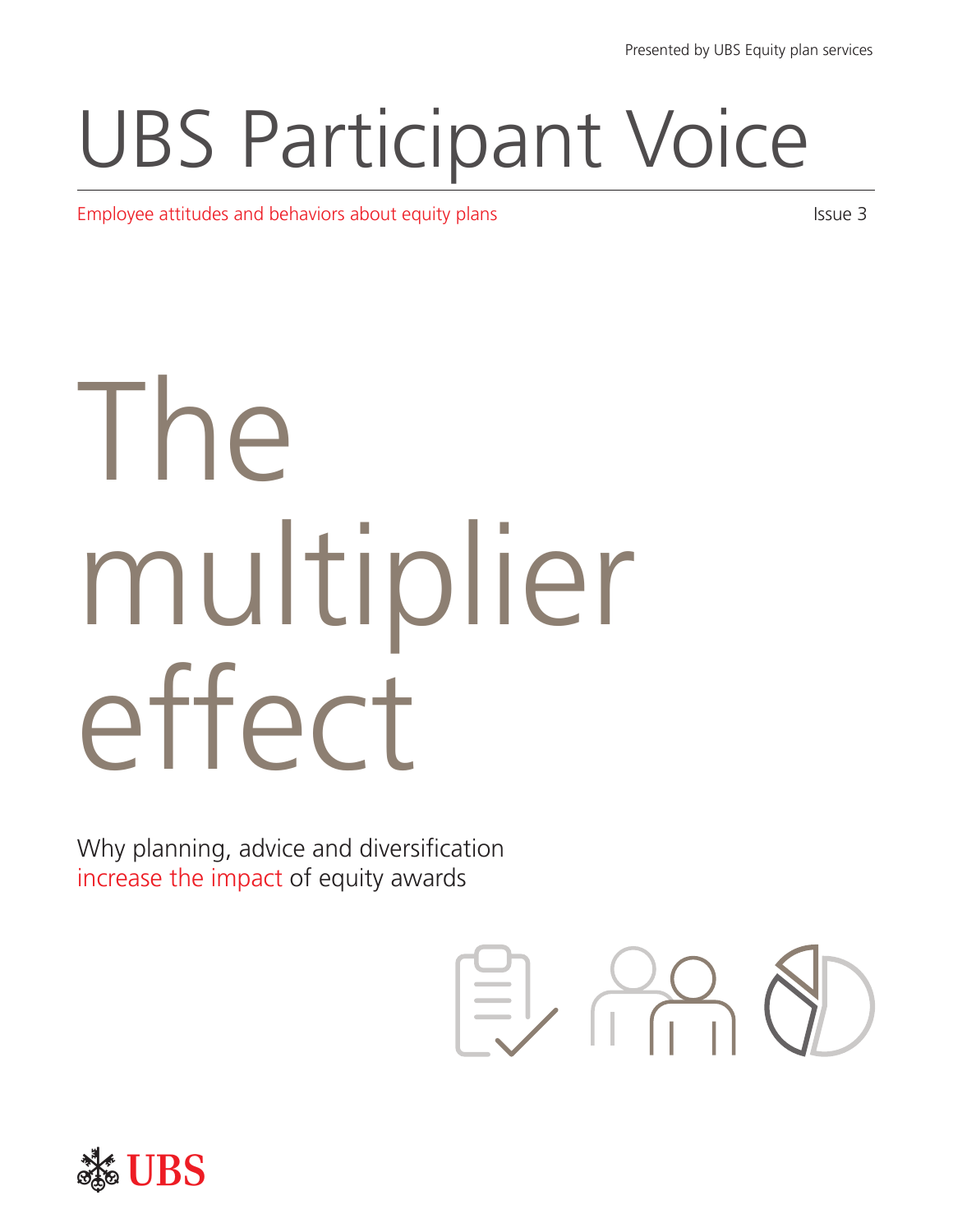## The UBS Equity Award Value Index

The UBS Equity Award Value Index incorporates **five critical variables** to measure the value plan participants place on their equity awards on a scale of 0 – 100. These variables are:

- 1. View of equity compensation: way to build wealth, paycheck supplement or lottery ticket
- 2. Importance in taking current job
- 3. Importance for staying at current job
- 4. Importance in accumulating wealth/savings
- 5. Incorporating equity compensation into long-term financial planning

While 32% of participants across industries and service providers see their awards as having high or considerable value, 45% perceive little or no value in their awards.

| The UBS Equity<br><b>Award Value Index</b> | <b>Employee perception</b> |     |
|--------------------------------------------|----------------------------|-----|
| $\overline{81} - 100$<br>High value        | $9\%$<br>High value        |     |
| $61 - 80$<br>Considerable<br>value         | Considerable value         | 23% |
| $41 - 60$<br>Moderate value                | Moderate value             | 24% |
| $21 - 40$<br>Minimal value                 | 14%<br>Minimal value       |     |
| $0 - 20$<br>No value                       | No value                   | 31% |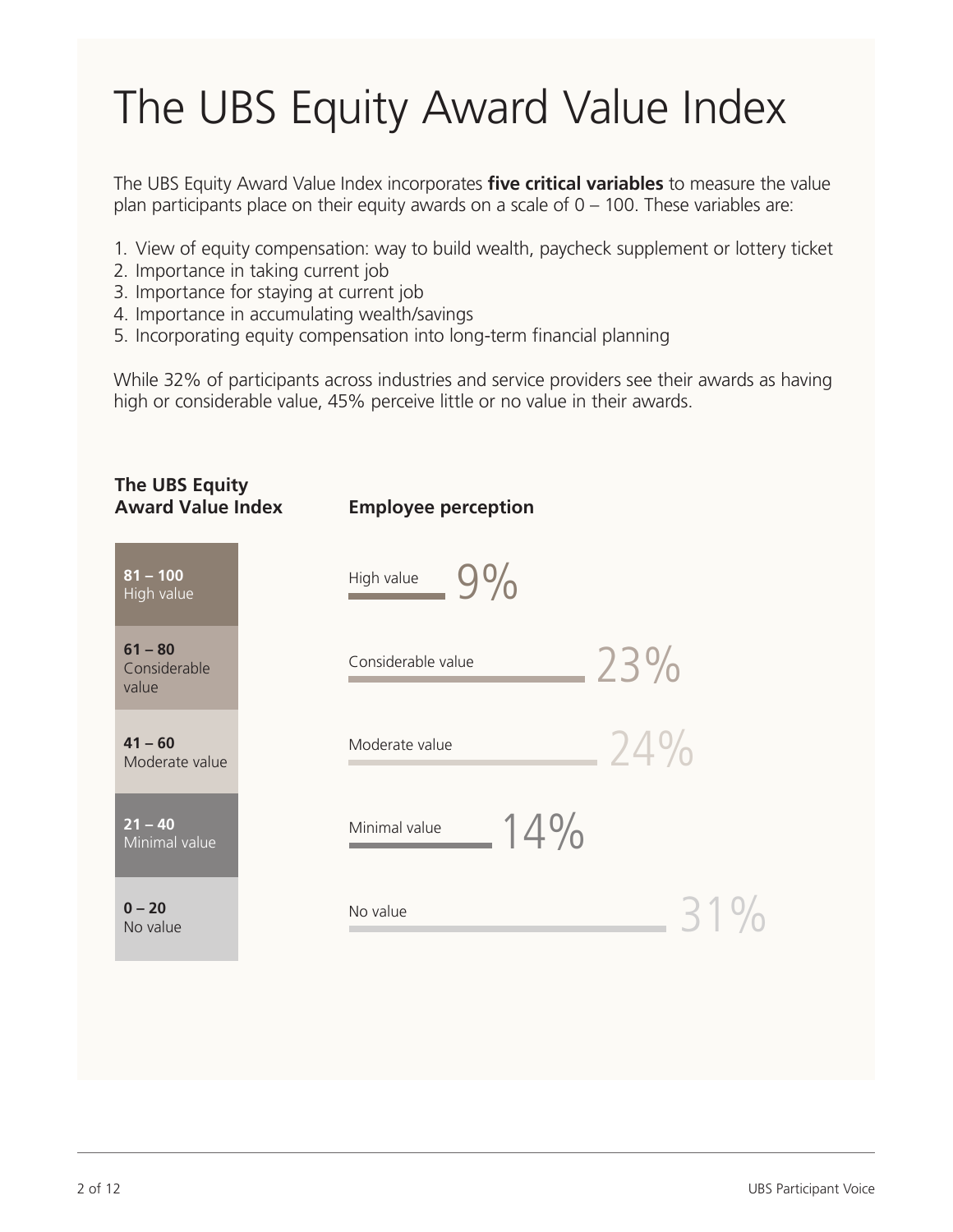## Planning, advice and diversification help employees appreciate equity awards

Companies who offer equity awards are seeking to reward their employees and build loyalty at the same time. But as the UBS Equity Award Value Index highlights, many employees who receive awards don't truly value their equity compensation. In this issue, we uncover what participants can do to get the most out of their equity.

In our industry-wide survey of more than 1,000 equity plan participants, we found that employees derive dramatically **more value** from their equity awards when they take three key steps:



**Planning** Incorporating equity awards into overall financial planning helps employees value them more



**Advice** The more participants discuss their equity awards with their Financial Advisors, the more value they see in them



**Diversification** Participants who diversify their equity holdings place significantly more value on their equity awards

While each step makes a difference on its own, they are much **more powerful**  in conjunction with each other. Plan participants who have taken all three steps score twice as high on the UBS Equity Award Value Index as those who have not. Moreover, these participants feel **more confident** in achieving their financial goals, including being able to retire on their own terms.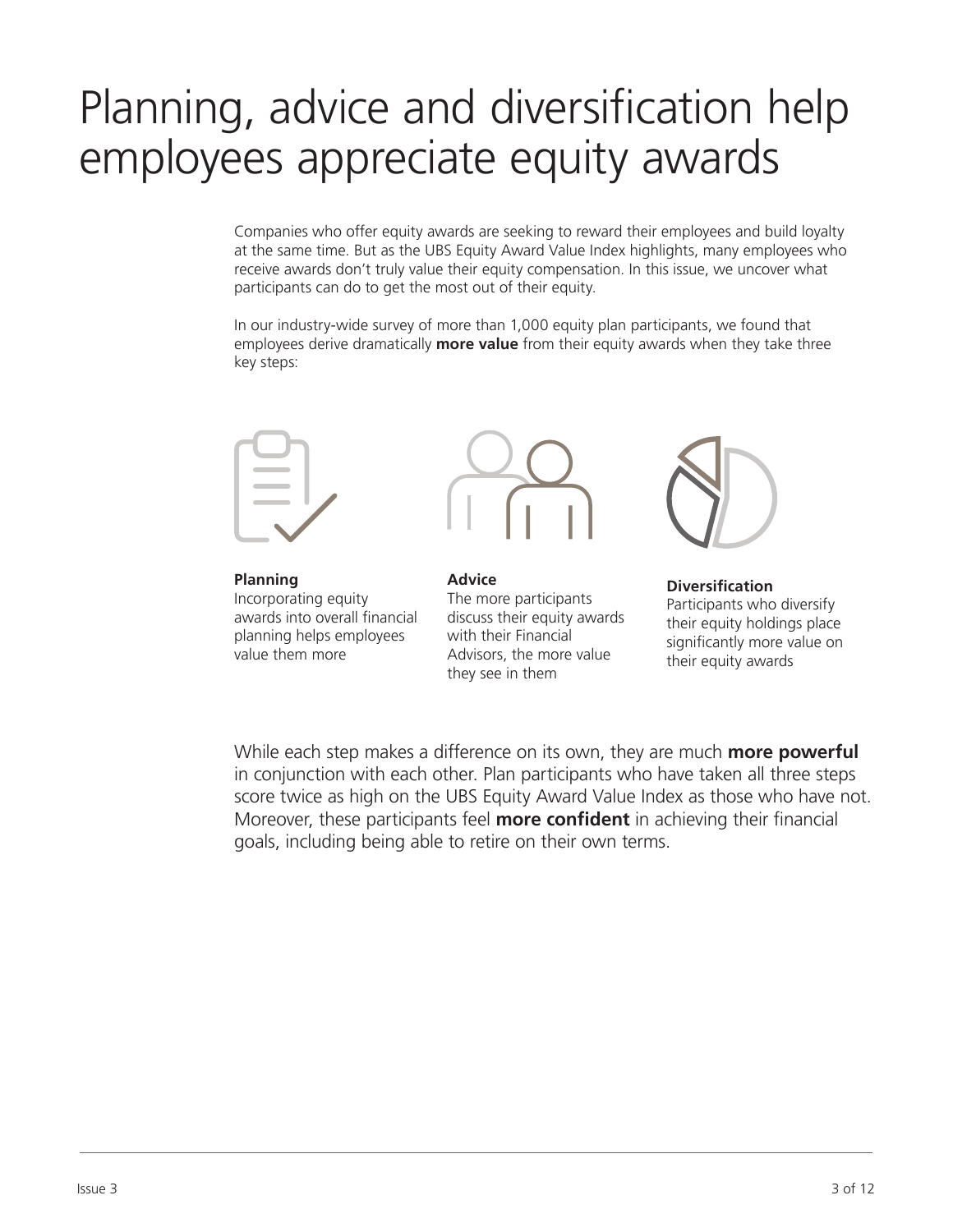## Plan participants who follow three key steps value their equity twice as much…

Each year companies grant more than \$110 billion in equity to their employees, clearly a sizeable expense.\* However, in our research among participants from a cross section of companies, industries and service providers, we've found that employers are right to have concerns about how much their employees value these awards. Only one out of three plan participants place significant value on the equity awards they receive, leaving two out of three who do not.

Our research also uncovered three keys steps that employees can take to derive more value from their equity awards. The three steps are: integrating equity awards into financial planning, receiving advice on managing equity holdings and diversifying some of their holdings. While each step makes a difference on its own, they are most effective together. In fact, participants who have taken all three steps place twice as much value on their equity awards as those who have taken none.

**Index score doubles when plan participants take the three key steps**



Average score of participants

\* Equilar, Inc. Based on 2,885 companies in the Russell 3000 that have fiscal year-ends of July 31, 2012, or more recent, and valued the grant-date fair value of options, stock appreciation rights, restricted stock and stock unit awards granted by companies during the most recent fiscal year. All information was pulled from the 10-K and was calculated using company-disclosed figures for grant-date fair value.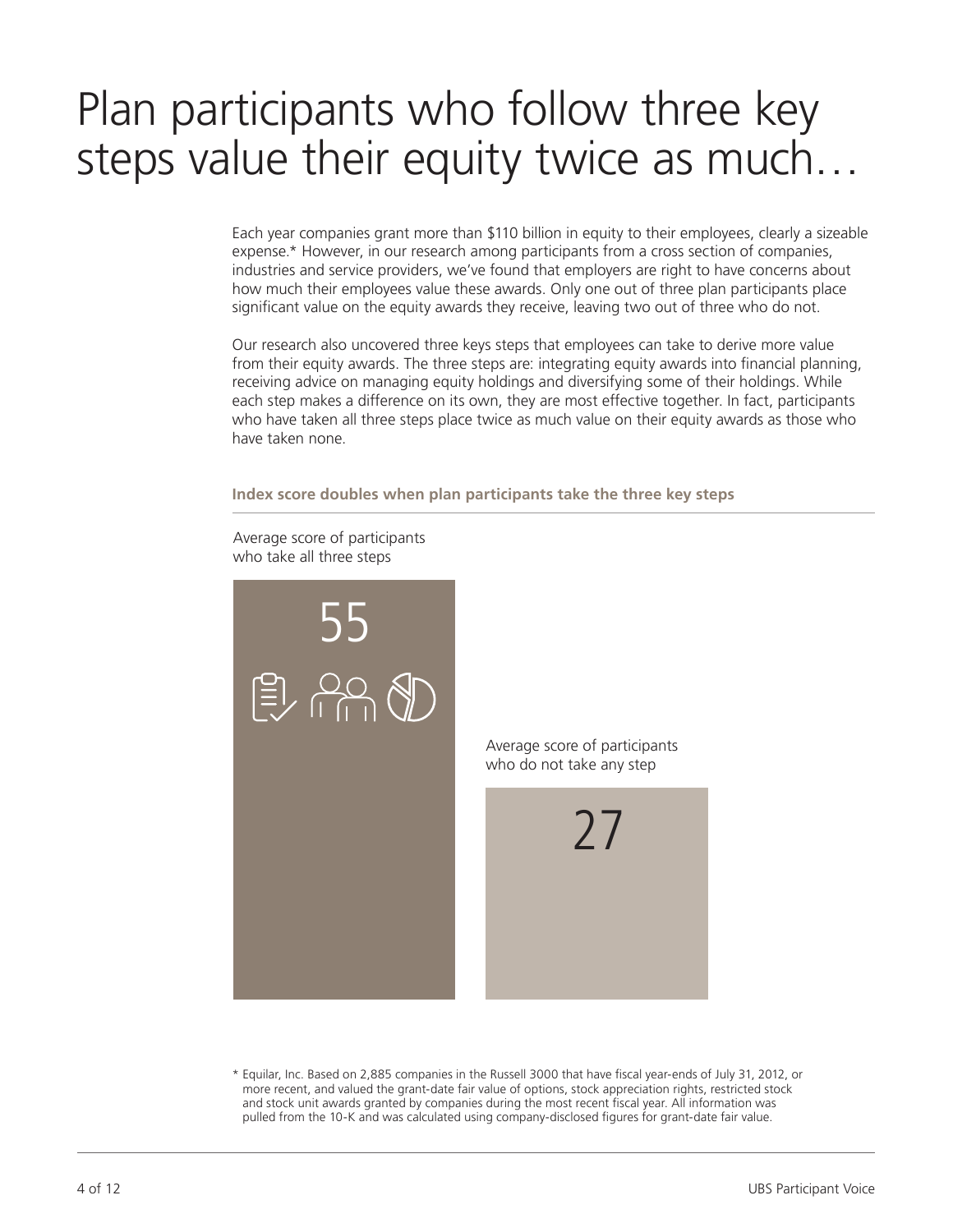## …and have greater confidence in achieving their goals

These steps have benefits beyond how much participants value their awards. Those who engage in planning, receive advice and diversify some of their equity holdings feel dramatically better about their finances. They are more confident about achieving goals and their financial wellness.

**The three steps have a major impact on participant confidence**

Percentage who agree with each statement.

"I feel excellent or very good about my overall financial situation."

27%

"I feel highly confident in achieving my financial goals."

79% 36% 72% 34% "I feel highly confident in retiring when and how I'd like."

**Participants who have taken all three steps (planning, advice, diversification).**  $\blacksquare$  Participants who have taken none of the three steps.

" My advisors have been able to help me plan for the future after considering all aspects of my financial situation, including my stock distributions."

– *Male, 64*

75%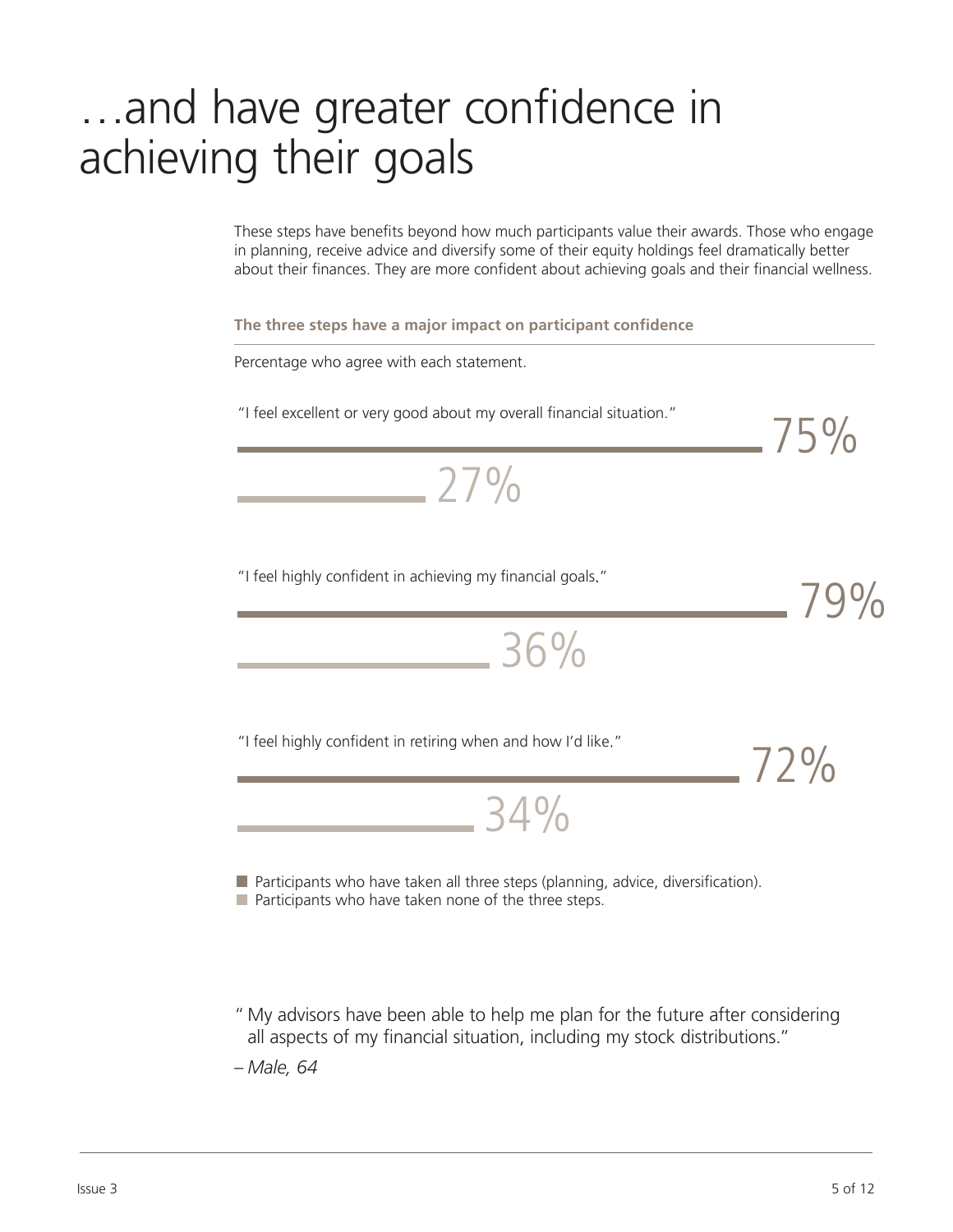#### Step 1: Building equity compensation into long-term financial planning...

The first step employees can take to derive more value from their equity compensation is to build it into their financial planning activities. Plan participants value their awards more when they have built financial plans that incorporate existing holdings as well as plans for managing future vestings. Additionally, participants who incorporate equity awards into their financial plans find the plans themselves to be much more useful than those with less comprehensive plans that don't take equity awards into account.

**Equity awards most valued when participants follow a plan to manage them**

**Question:** *"Which of the following best describes how you make decisions about your equity awards?" (Average index scores).*



- " Planning helps me look at awards as part of my investments and retirement savings, not as part of my disposable income. This mentality that they're untouchable helps accelerate my savings."
- *Male, 28*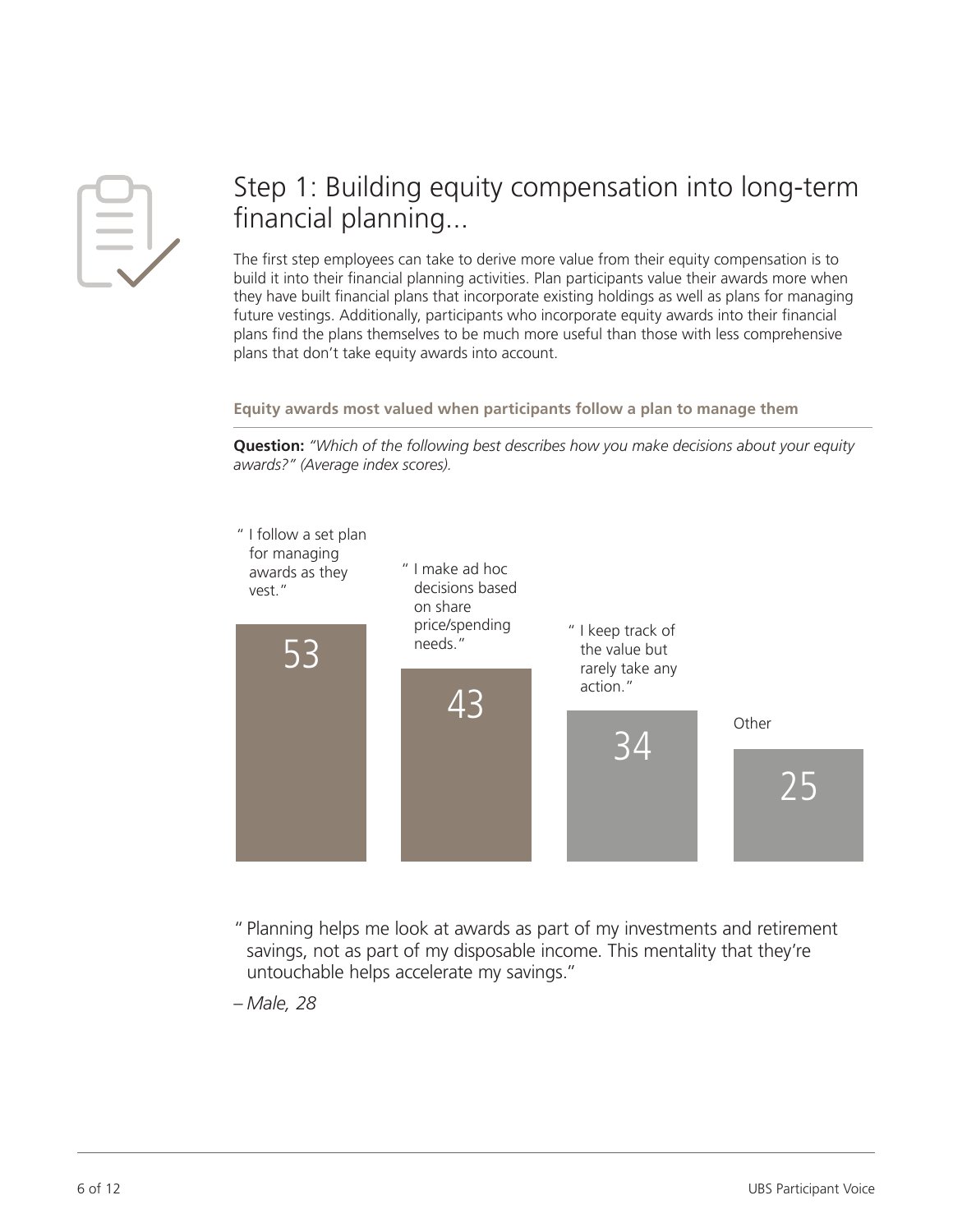## ...leads to a more positive financial outlook

Employees who have built equity compensation into their financial plans are also more optimistic and confident regarding their finances. They are significantly more optimistic about their current financial situation as well as more confident about achieving their long-term financial goals.

**Planning leads to increased optimism and confidence**



" By making equity awards a piece of the larger puzzle, I have awareness of and ability to manage the particulars of my equity holdings in concert with my overall needs and other sources of income."

– *Male, 60*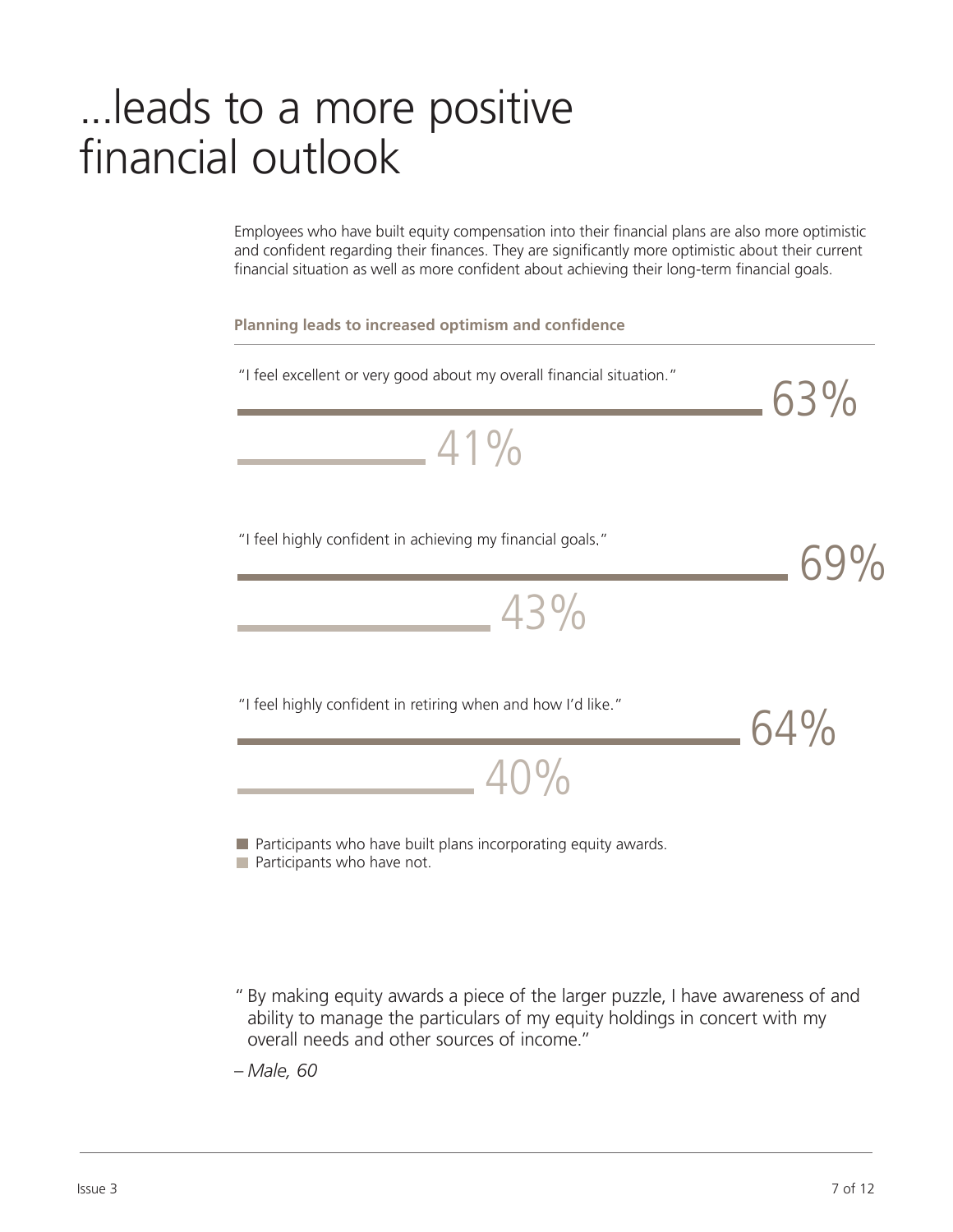

#### Step 2: Receiving advice on company stock holdings...

With a financial plan as the foundation, the next step for plan participants is to receive advice on their company stock holdings. Participants who discuss their equity awards with their advisor value these holdings more than those who do not, particularly when participants discuss the topic on a regular basis. The types of advice participants value the most are recommendations on how to diversify holdings, education on the risks of concentrated stock holdings and advice on a target price for selling shares.

#### **Equity awards merit more than one conversation with an advisor**

**Question:** "How often do you discuss your company stock holdings with your advisor?" (Average index scores.)



Regularly

" My advisor gives solid guidance and recommendations based on market conditions. I converted a substantial part of my holdings using a structured approach he recommended. The timing was nearly ideal."

– *Male, 59*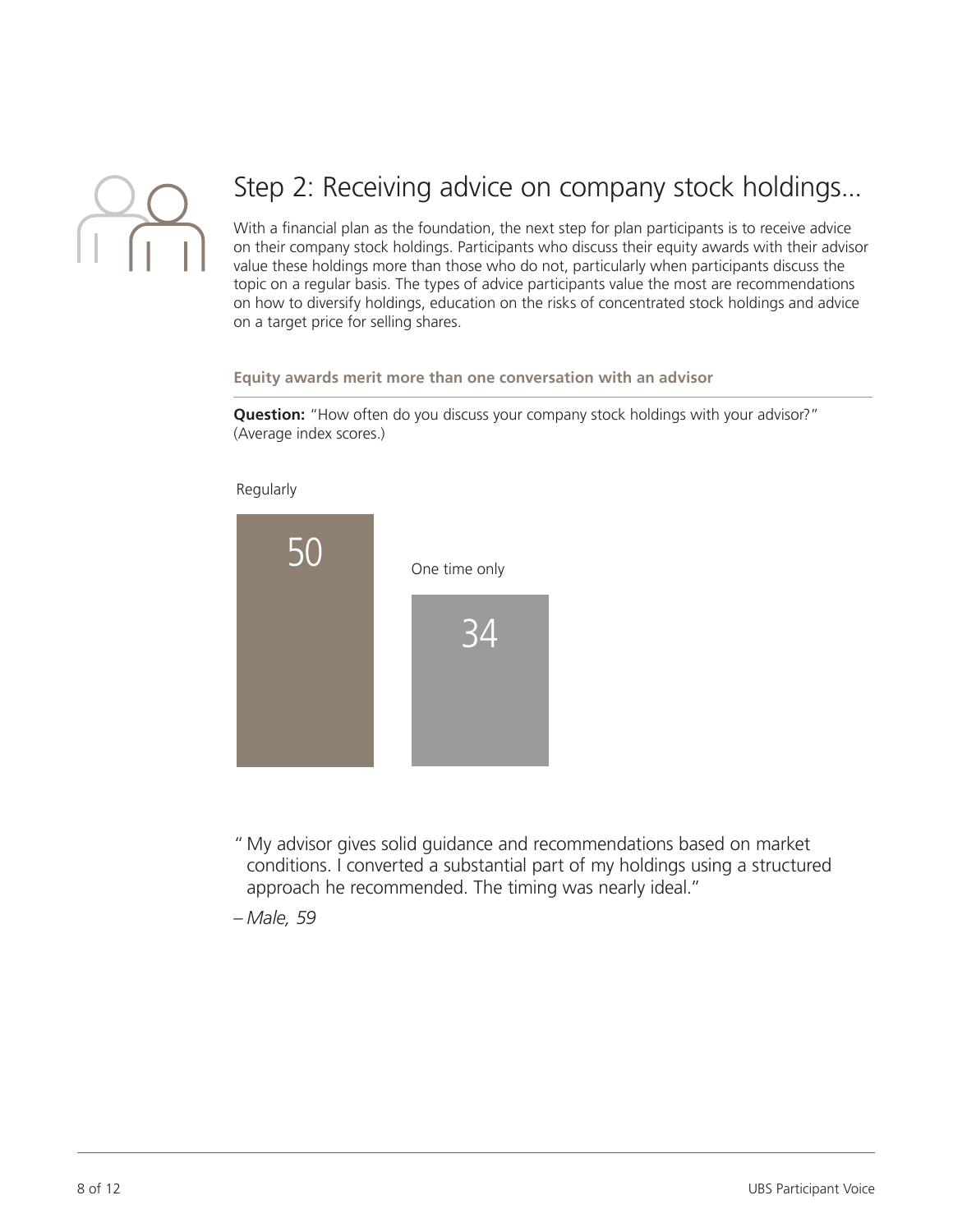## ...helps participants stay on the right track

The benefits of advice on equity compensation extend beyond helping employees derive more value from their equity awards. Receiving this type of advice helps plan participants feel better about their finances today and more confident in their ability to achieve their goals in the future, including being able to retire when and how they would like.

| <b>Advice is critical to confidence</b>                                                                                                                                                                                                            |     |  |  |
|----------------------------------------------------------------------------------------------------------------------------------------------------------------------------------------------------------------------------------------------------|-----|--|--|
| Percentage who agree with each statement.                                                                                                                                                                                                          |     |  |  |
| "I feel excellent or very good about my overall financial situation."                                                                                                                                                                              | 62% |  |  |
| 38%                                                                                                                                                                                                                                                |     |  |  |
| "I feel highly confident in achieving my financial goals."                                                                                                                                                                                         | 65% |  |  |
| 44%                                                                                                                                                                                                                                                |     |  |  |
| "I feel highly confident in retiring when and how I'd like."<br>41%                                                                                                                                                                                | 61% |  |  |
| Participants who receive advice on their awards.<br>Participants who have not discussed their awards with an advisor.                                                                                                                              |     |  |  |
| " My advisor knows what we need to have available to support our standard<br>of living in retirement. This is a huge benefit as he has a big picture of all<br>our finances and where we need to make tweaks to achieve our goal."<br>– Female, 48 |     |  |  |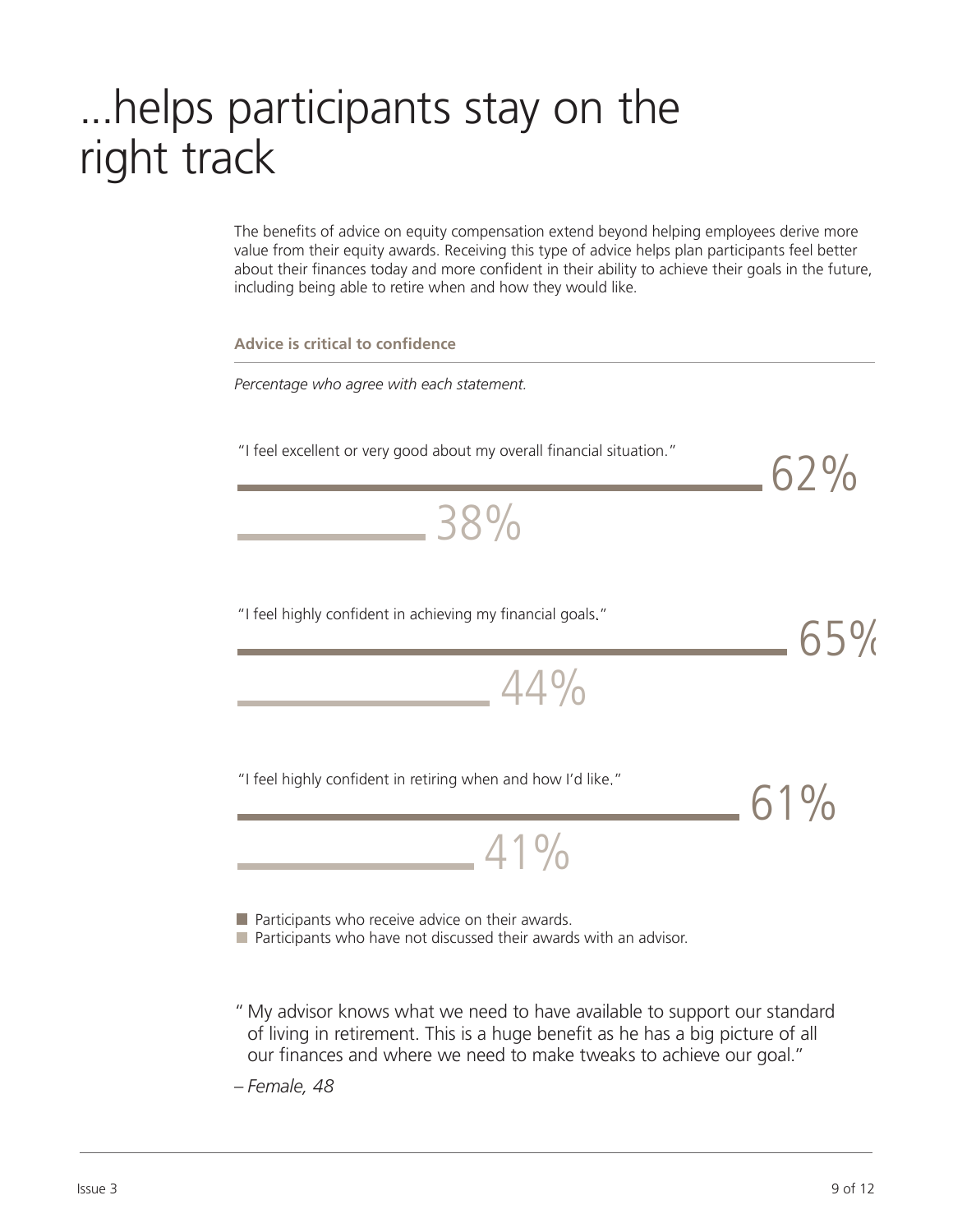

#### Step 3: Diversifying company stock holdings...

One might think that when participants sell their company equity holdings, it means they don't value them. But actually the opposite is true. Those who diversify their equity holdings intoother investments value their equity compensation significantly more than those who don't. However, all reasons for diversifying are not equal. Those who diversify their holdings to avoid having too much wealth concentrated in one stock value their awards much more than those who diversify because they are not confident in the company stock. Additionally, those who diversify a portion of their holdings tend to value their awards more than those who sell all their vested shares.

#### **All reasons for diversifying are not equal**

**Question:** *What is the key reason you diversify your company stock into other investments? (Average index scores).*



" I don't want to have too much stock in the company I work for. While I expect both the company and its stock to thrive, if it doesn't, I would lose both my job and my investment."

– *Female, 52*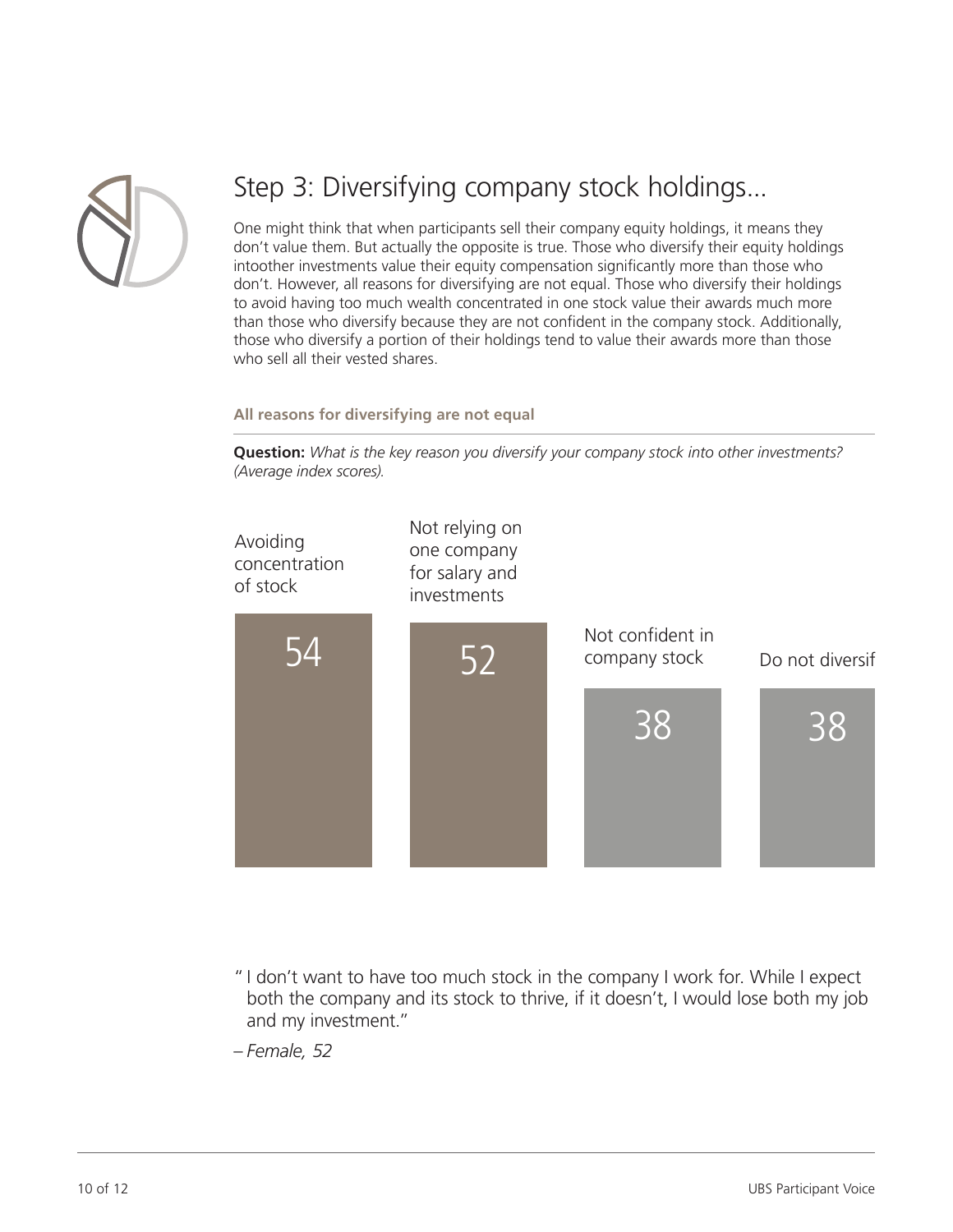## ...helps participants avoid stock concentration

On average, company stock holdings represent 20% of participants' investable assets. Many employees have a limit in mind for what portion of their assets they are comfortable holding in their company stock. This self-defined limit helps them balance the growth opportunity without becoming too heavily concentrated in one stock. Among these employees, nearly half are either right at their self-defined limit or over it.

For many senior executives, there are also share ownership requirements, which means that having a diversification strategy across their entire portfolio is critical. For these executives, the value of following the three key steps of planning, advice and diversification may be even greater.

**Many participants hold more company stock than they would like**

**Question:** *"How much company stock do you hold vs. your self-defined limit of how much you feel comfortable holding?"*



"As I move closer to retirement, I don't need the growth potential as much asI need diversification in my investment portfolio."

– *Male, 50*